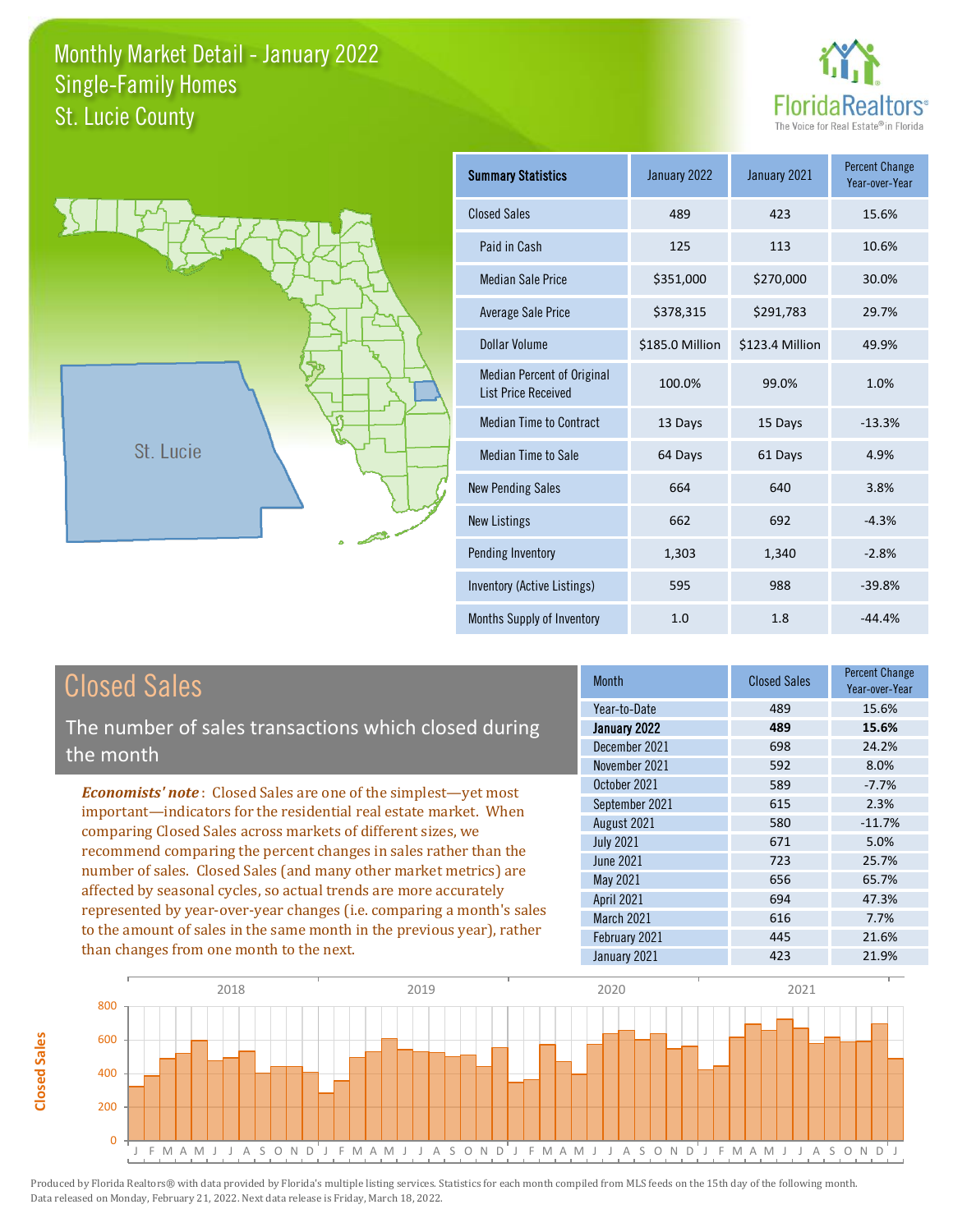this statistic should be interpreted with care.



161 2.5%

| Cash Sales                                                                      | <b>Month</b>      | <b>Cash Sales</b> | <b>Percent Change</b><br>Year-over-Year |
|---------------------------------------------------------------------------------|-------------------|-------------------|-----------------------------------------|
|                                                                                 | Year-to-Date      | 125               | 10.6%                                   |
| The number of Closed Sales during the month in which                            | January 2022      | 125               | 10.6%                                   |
| buyers exclusively paid in cash                                                 | December 2021     | 175               | 43.4%                                   |
|                                                                                 | November 2021     | 152               | 32.2%                                   |
|                                                                                 | October 2021      | 144               | 19.0%                                   |
|                                                                                 | September 2021    | 168               | 42.4%                                   |
| <b>Economists' note</b> : Cash Sales can be a useful indicator of the extent to | August 2021       | 156               | 16.4%                                   |
| which investors are participating in the market. Why? Investors are             | <b>July 2021</b>  | 161               | 43.8%                                   |
| far more likely to have the funds to purchase a home available up front,        | June 2021         | 187               | 81.6%                                   |
| whereas the typical homebuyer requires a mortgage or some other                 | May 2021          | 182               | 160.0%                                  |
| form of financing. There are, of course, many possible exceptions, so           | <b>April 2021</b> | 200               | 88.7%                                   |



March 2021

### Cash Sales as a Percentage of Closed Sales

The percentage of Closed Sales during the month which were Cash Sales

*Economists' note* : This statistic is simply another way of viewing Cash Sales. The remaining percentages of Closed Sales (i.e. those not paid fully in cash) each month involved some sort of financing, such as mortgages, owner/seller financing, assumed loans, etc.

| <b>Month</b>     | <b>Percent of Closed</b><br>Sales Paid in Cash | <b>Percent Change</b><br>Year-over-Year |
|------------------|------------------------------------------------|-----------------------------------------|
| Year-to-Date     | 25.6%                                          | $-4.1%$                                 |
| January 2022     | 25.6%                                          | $-4.1%$                                 |
| December 2021    | 25.1%                                          | 15.7%                                   |
| November 2021    | 25.7%                                          | 22.4%                                   |
| October 2021     | 24.4%                                          | 28.4%                                   |
| September 2021   | 27.3%                                          | 39.3%                                   |
| August 2021      | 26.9%                                          | 31.9%                                   |
| <b>July 2021</b> | 24.0%                                          | 37.1%                                   |
| June 2021        | 25.9%                                          | 44.7%                                   |
| May 2021         | 27.7%                                          | 56.5%                                   |
| April 2021       | 28.8%                                          | 28.0%                                   |
| March 2021       | 26.1%                                          | $-4.7%$                                 |
| February 2021    | 25.8%                                          | $-6.5%$                                 |
| January 2021     | 26.7%                                          | 0.8%                                    |

February 2021 115 13.9%

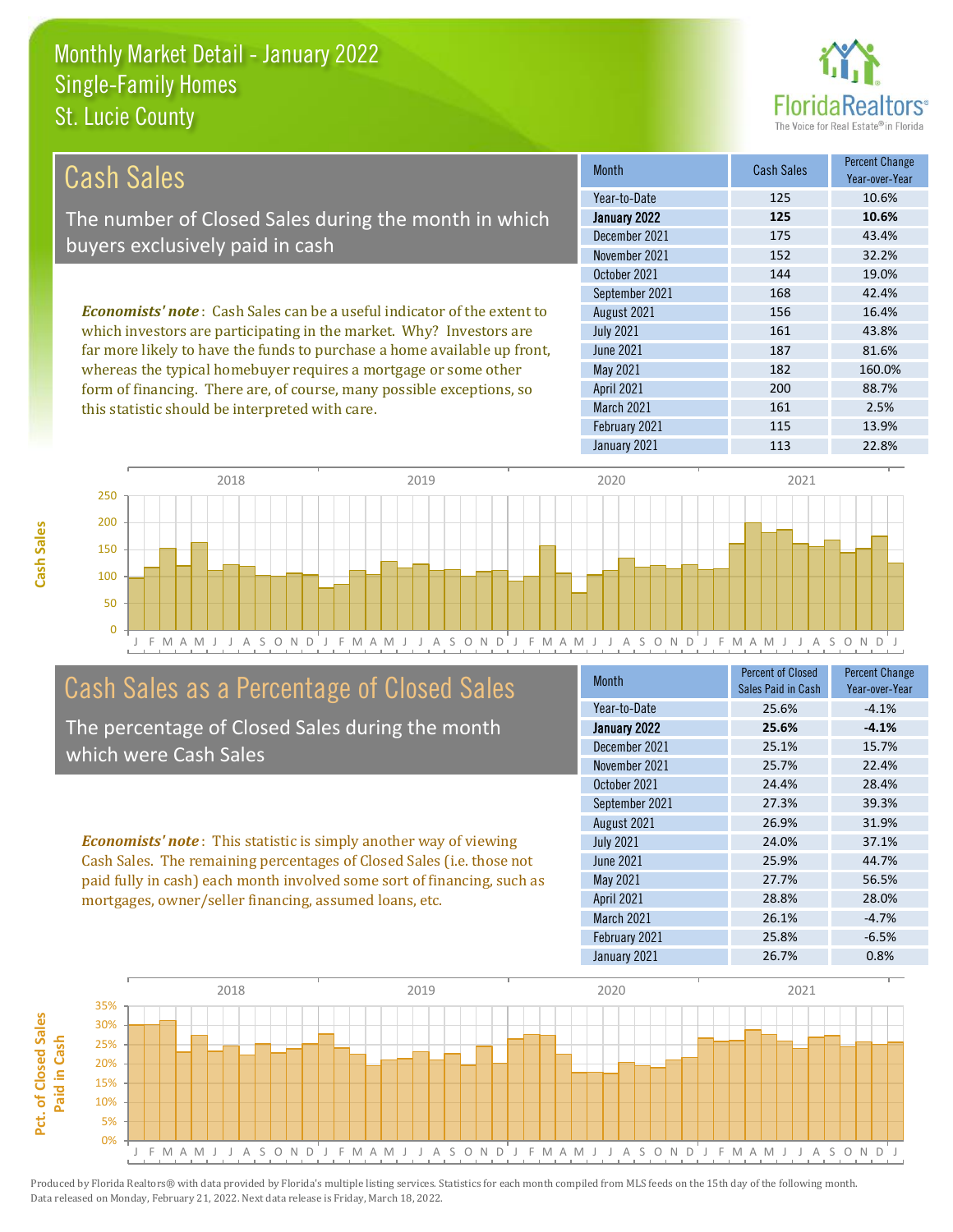

| Median Sale Price                                                         | <b>Month</b>      | <b>Median Sale Price</b> | <b>Percent Change</b><br>Year-over-Year |
|---------------------------------------------------------------------------|-------------------|--------------------------|-----------------------------------------|
|                                                                           | Year-to-Date      | \$351,000                | 30.0%                                   |
| The median sale price reported for the month (i.e. 50%                    | January 2022      | \$351,000                | 30.0%                                   |
| of sales were above and 50% of sales were below)                          | December 2021     | \$334,950                | 24.3%                                   |
|                                                                           | November 2021     | \$335,000                | 29.1%                                   |
|                                                                           | October 2021      | \$335,000                | 28.8%                                   |
| <b>Economists' note</b> : Median Sale Price is our preferred summary      | September 2021    | \$330,000                | 27.6%                                   |
| statistic for price activity because, unlike Average Sale Price, Median   | August 2021       | \$317,900                | 25.7%                                   |
| Sale Price is not sensitive to high sale prices for small numbers of      | <b>July 2021</b>  | \$315,000                | 26.0%                                   |
| homes that may not be characteristic of the market area. Keep in mind     | June 2021         | \$305,000                | 24.5%                                   |
| that median price trends over time are not always solely caused by        | May 2021          | \$299,000                | 26.4%                                   |
| changes in the general value of local real estate. Median sale price only | <b>April 2021</b> | \$295,000                | 20.7%                                   |
| reflects the values of the homes that sold each month, and the mix of     | <b>March 2021</b> | \$281,153                | 15.8%                                   |
| the types of homes that sell can change over time.                        | February 2021     | \$275,000                | 17.0%                                   |
|                                                                           | January 2021      | \$270,000                | 17.4%                                   |



#### Average Sale Price

The average sale price reported for the month (i.e. total sales in dollars divided by the number of sales)

*Economists' note* : Usually, we prefer Median Sale Price over Average Sale Price as a summary statistic for home prices. However, Average Sale Price does have its uses—particularly when it is analyzed alongside the Median Sale Price. For one, the relative difference between the two statistics can provide some insight into the market for higher-end homes in an area.

| <b>Month</b>     | <b>Average Sale Price</b> | <b>Percent Change</b><br>Year-over-Year |
|------------------|---------------------------|-----------------------------------------|
| Year-to-Date     | \$378,315                 | 29.7%                                   |
| January 2022     | \$378,315                 | 29.7%                                   |
| December 2021    | \$385,013                 | 31.0%                                   |
| November 2021    | \$367,863                 | 34.2%                                   |
| October 2021     | \$362,233                 | 25.4%                                   |
| September 2021   | \$357,579                 | 28.2%                                   |
| August 2021      | \$332,567                 | 21.5%                                   |
| <b>July 2021</b> | \$336,405                 | 23.1%                                   |
| <b>June 2021</b> | \$329,530                 | 28.9%                                   |
| <b>May 2021</b>  | \$337,482                 | 37.0%                                   |
| April 2021       | \$327,221                 | 30.2%                                   |
| March 2021       | \$306,274                 | 18.4%                                   |
| February 2021    | \$310,966                 | 24.2%                                   |
| January 2021     | \$291,783                 | 16.8%                                   |

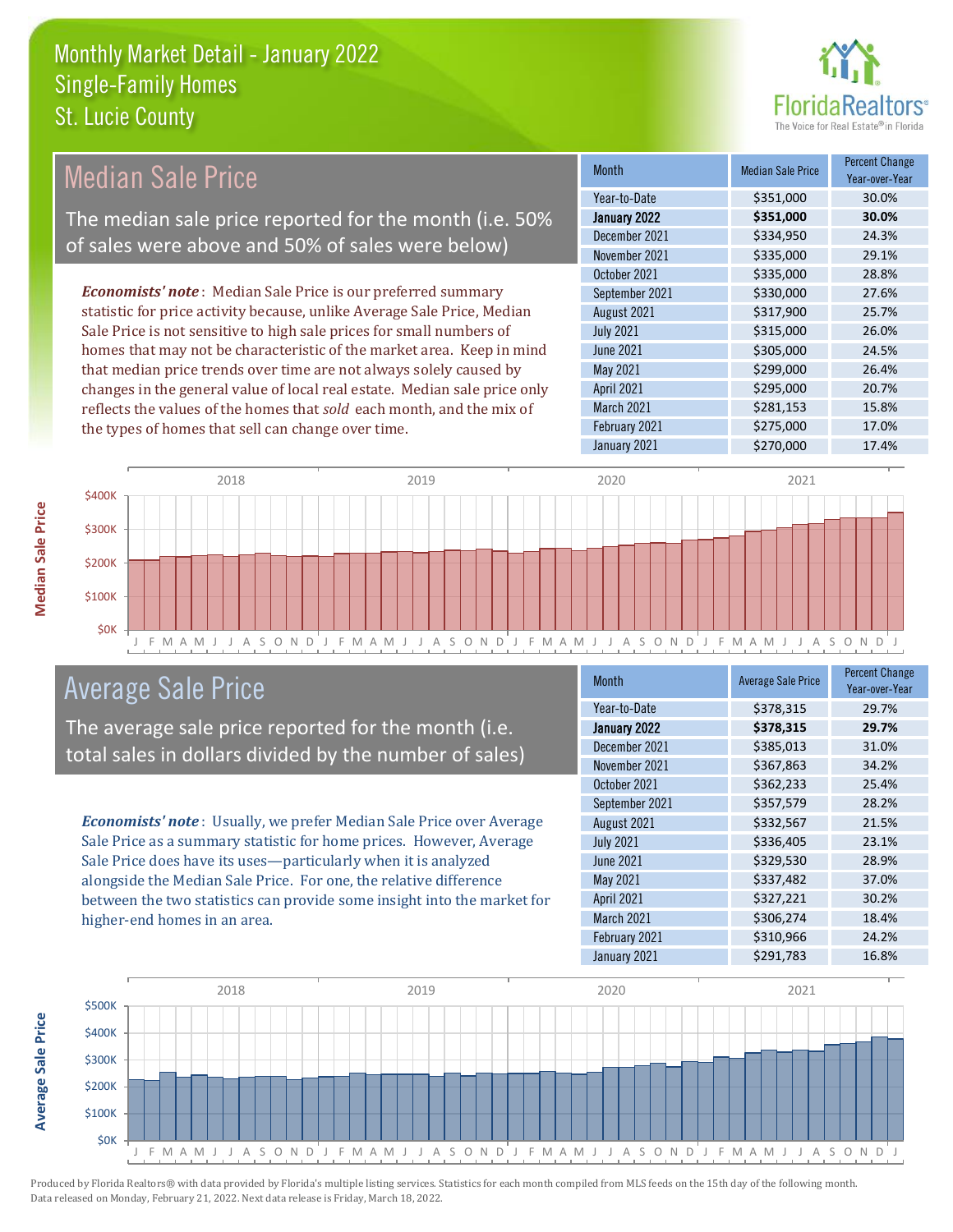

#### **Ollar Volume**

The sum of the sale prices for all sales which closed during the month

*Economists' note* : Dollar Volume is simply the sum of all sale prices in a given time period, and can quickly be calculated by multiplying Closed Sales by Average Sale Price. It is a strong indicator of the health of the real estate industry in a market, and is of particular interest to real estate professionals, investors, analysts, and government agencies. Potential home sellers and home buyers, on the other hand, will likely be better served by paying attention to trends in the two components of Dollar Volume (i.e. sales and prices) individually.

| <b>Month</b>      | Dollar Volume   | <b>Percent Change</b><br>Year-over-Year |
|-------------------|-----------------|-----------------------------------------|
| Year-to-Date      | \$185.0 Million | 49.9%                                   |
| January 2022      | \$185.0 Million | 49.9%                                   |
| December 2021     | \$268.7 Million | 62.8%                                   |
| November 2021     | \$217.8 Million | 44.9%                                   |
| October 2021      | \$213.4 Million | 15.8%                                   |
| September 2021    | \$219.9 Million | 31.2%                                   |
| August 2021       | \$192.9 Million | 7.2%                                    |
| <b>July 2021</b>  | \$225.7 Million | 29.3%                                   |
| <b>June 2021</b>  | \$238.3 Million | 62.1%                                   |
| May 2021          | \$221.4 Million | 127.0%                                  |
| <b>April 2021</b> | \$227.1 Million | 91.9%                                   |
| March 2021        | \$188.7 Million | 27.5%                                   |
| February 2021     | \$138.4 Million | 51.0%                                   |
| January 2021      | \$123.4 Million | 42.4%                                   |



### Median Percent of Original List Price Received

The median of the sale price (as a percentage of the original list price) across all properties selling during the month

*Economists' note* : The Median Percent of Original List Price Received is useful as an indicator of market recovery, since it typically rises as buyers realize that the market may be moving away from them and they need to match the selling price (or better it) in order to get a contract on the house. This is usually the last measure to indicate a market has shifted from down to up, so it is what we would call a *lagging* indicator.

| <b>Month</b>     | Med. Pct. of Orig.<br><b>List Price Received</b> | <b>Percent Change</b><br>Year-over-Year |
|------------------|--------------------------------------------------|-----------------------------------------|
| Year-to-Date     | 100.0%                                           | 1.0%                                    |
| January 2022     | 100.0%                                           | 1.0%                                    |
| December 2021    | 100.0%                                           | 1.4%                                    |
| November 2021    | 100.0%                                           | 0.4%                                    |
| October 2021     | 100.0%                                           | 1.1%                                    |
| September 2021   | 100.0%                                           | 1.6%                                    |
| August 2021      | 100.0%                                           | 1.8%                                    |
| <b>July 2021</b> | 100.0%                                           | 2.2%                                    |
| <b>June 2021</b> | 100.0%                                           | 3.0%                                    |
| May 2021         | 100.0%                                           | 2.7%                                    |
| April 2021       | 100.0%                                           | 3.2%                                    |
| March 2021       | 100.0%                                           | 3.0%                                    |
| February 2021    | 98.8%                                            | 2.2%                                    |
| January 2021     | 99.0%                                            | 2.2%                                    |



Produced by Florida Realtors® with data provided by Florida's multiple listing services. Statistics for each month compiled from MLS feeds on the 15th day of the following month. Data released on Monday, February 21, 2022. Next data release is Friday, March 18, 2022.

Med. Pct. of Orig.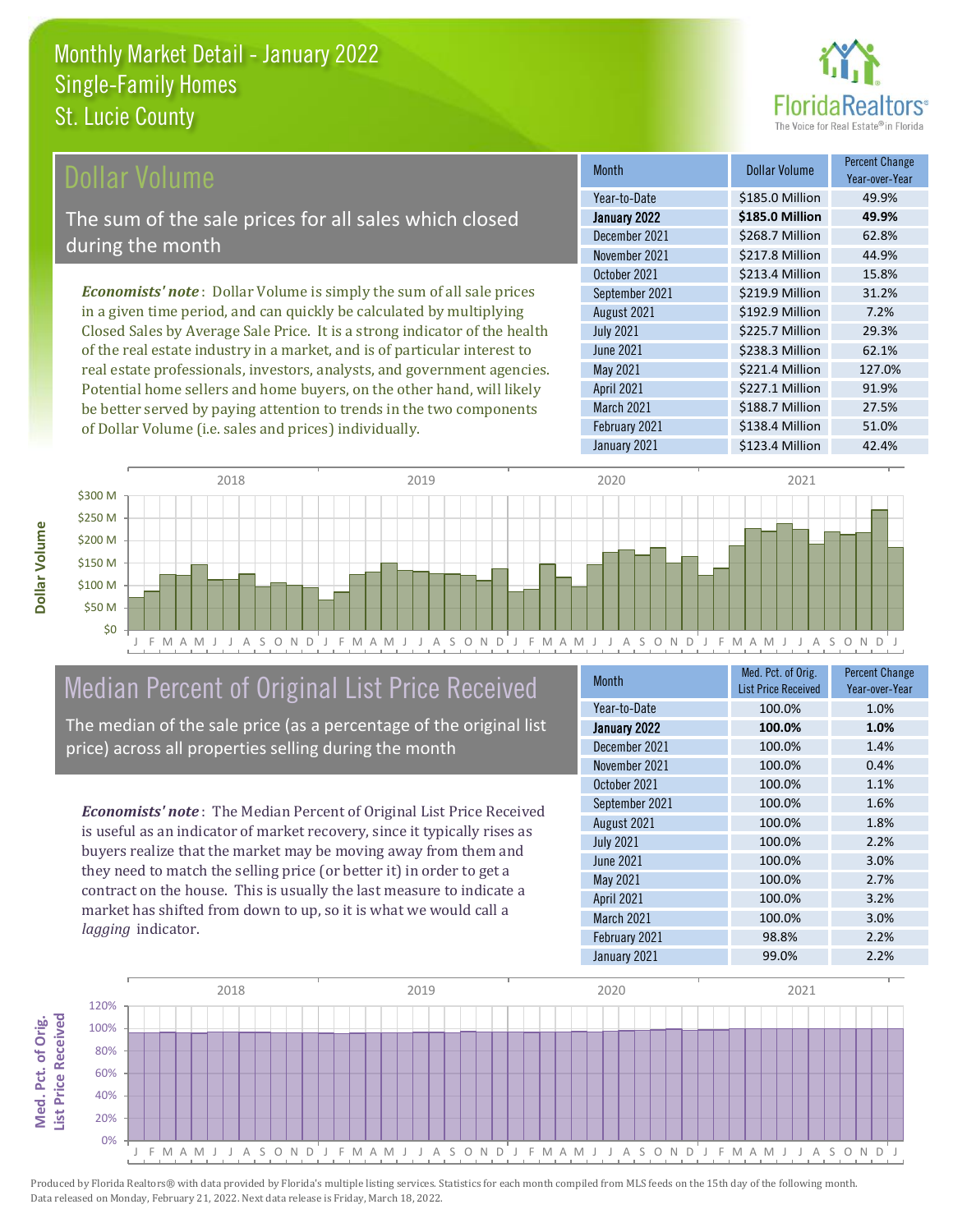

### Median Time to Contract

The median number of days between the listing date and contract date for all Closed Sales during the month

*Economists' note* : Like Time to Sale, Time to Contract is a measure of the length of the home selling process calculated for sales which closed during the month. The difference is that Time to Contract measures the number of days between the initial listing of a property and the signing of the contract which eventually led to the closing of the sale. When the gap between Median Time to Contract and Median Time to Sale grows, it is usually a sign of longer closing times and/or declining numbers of cash sales.

| <b>Month</b>     | Median Time to<br>Contract | <b>Percent Change</b><br>Year-over-Year |
|------------------|----------------------------|-----------------------------------------|
| Year-to-Date     | 13 Days                    | $-13.3%$                                |
| January 2022     | 13 Days                    | $-13.3%$                                |
| December 2021    | 10 Days                    | $-37.5%$                                |
| November 2021    | 9 Days                     | $-40.0%$                                |
| October 2021     | 10 Days                    | $-37.5%$                                |
| September 2021   | 9 Days                     | $-50.0%$                                |
| August 2021      | 9 Days                     | $-65.4%$                                |
| <b>July 2021</b> | 8 Days                     | $-77.8%$                                |
| <b>June 2021</b> | 8 Days                     | $-83.0%$                                |
| <b>May 2021</b>  | 9 Days                     | $-76.3%$                                |
| April 2021       | 9 Days                     | $-70.0%$                                |
| March 2021       | 11 Days                    | $-73.8%$                                |
| February 2021    | 16 Days                    | $-69.8%$                                |
| January 2021     | 15 Days                    | $-66.7%$                                |



### Median Time to Sale

The median number of days between the listing date and closing date for all Closed Sales during the month

*Economists' note* : Time to Sale is a measure of the length of the home selling process, calculated as the number of days between the initial listing of a property and the closing of the sale. *Median* Time to Sale is the amount of time the "middle" property selling this month was on the market. That is, 50% of homes selling this month took *less* time to sell, and 50% of homes took *more* time to sell. Median Time to Sale gives a more accurate picture than Average Time to Sale, which can be skewed upward by small numbers of properties taking an abnormally long time to sell.

| Month            | <b>Median Time to Sale</b> | <b>Percent Change</b><br>Year-over-Year |
|------------------|----------------------------|-----------------------------------------|
| Year-to-Date     | 64 Days                    | 4.9%                                    |
| January 2022     | 64 Days                    | 4.9%                                    |
| December 2021    | 56 Days                    | $-16.4%$                                |
| November 2021    | 53 Days                    | $-17.2%$                                |
| October 2021     | 55 Days                    | $-17.9%$                                |
| September 2021   | 51 Days                    | $-23.9%$                                |
| August 2021      | 53 Days                    | $-29.3%$                                |
| <b>July 2021</b> | 52 Days                    | $-42.9%$                                |
| <b>June 2021</b> | 54 Days                    | $-46.5%$                                |
| May 2021         | 56 Days                    | $-37.1%$                                |
| April 2021       | 56 Days                    | $-29.1%$                                |
| March 2021       | 56 Days                    | $-33.3%$                                |
| February 2021    | 66 Days                    | $-31.3%$                                |
| January 2021     | 61 Days                    | $-28.2%$                                |

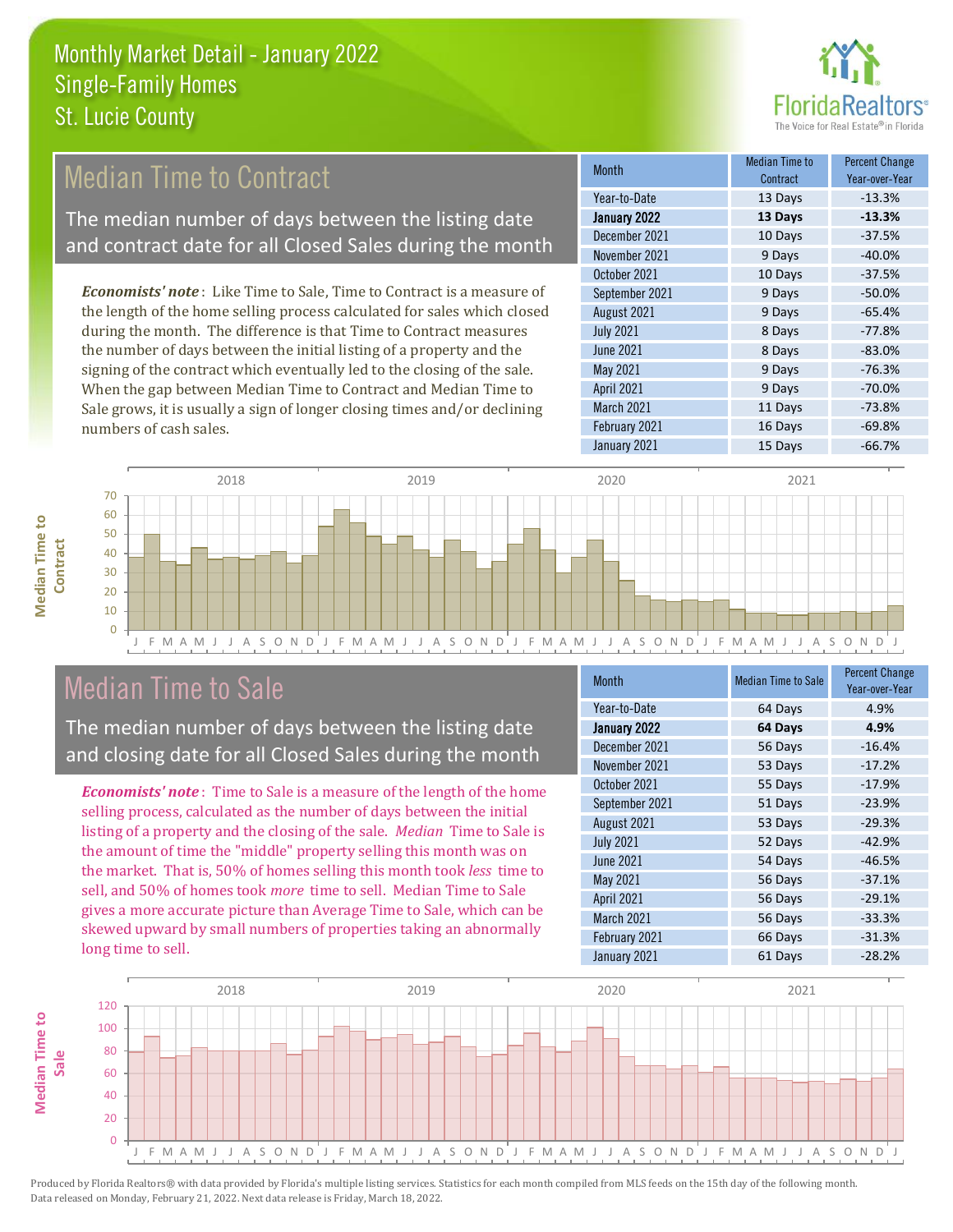

| <b>New Pending Sales</b>                                                       | <b>Month</b>     | <b>New Pending Sales</b> | <b>Percent Change</b><br>Year-over-Year |
|--------------------------------------------------------------------------------|------------------|--------------------------|-----------------------------------------|
|                                                                                | Year-to-Date     | 664                      | 3.8%                                    |
| The number of listed properties that went under                                | January 2022     | 664                      | 3.8%                                    |
| contract during the month                                                      | December 2021    | 575                      | $-0.5%$                                 |
|                                                                                | November 2021    | 669                      | 12.1%                                   |
|                                                                                | October 2021     | 721                      | 7.5%                                    |
| <b>Economists' note</b> : Because of the typical length of time it takes for a | September 2021   | 737                      | 3.9%                                    |
| sale to close, economists consider Pending Sales to be a decent                | August 2021      | 696                      | 7.9%                                    |
| indicator of potential future Closed Sales. It is important to bear in         | <b>July 2021</b> | 619                      | $-19.9%$                                |
| mind, however, that not all Pending Sales will be closed successfully.         | June 2021        | 752                      | $-5.4%$                                 |
| So, the effectiveness of Pending Sales as a future indicator of Closed         | May 2021         | 744                      | 5.2%                                    |
| Sales is susceptible to changes in market conditions such as the               | April 2021       | 762                      | 73.6%                                   |



## New Listings

distressed properties for sale.

The number of properties put onto the market during the month

availability of financing for homebuyers and the inventory of

*Economists' note* : New Listings tend to rise in delayed response to increasing prices, so they are often seen as a lagging indicator of market health. As prices rise, potential sellers raise their estimations of value—and in the most recent cycle, rising prices have freed up many potential sellers who were previously underwater on their mortgages. Note that in our calculations, we take care to not include properties that were recently taken off the market and quickly relisted, since these are not really *new* listings.

| <b>Month</b>     | <b>New Listings</b> | <b>Percent Change</b><br>Year-over-Year |
|------------------|---------------------|-----------------------------------------|
| Year-to-Date     | 662                 | $-4.3%$                                 |
| January 2022     | 662                 | $-4.3%$                                 |
| December 2021    | 515                 | $-6.9%$                                 |
| November 2021    | 652                 | 6.2%                                    |
| October 2021     | 787                 | 18.5%                                   |
| September 2021   | 748                 | $-1.1%$                                 |
| August 2021      | 781                 | 15.7%                                   |
| <b>July 2021</b> | 700                 | 12.5%                                   |
| <b>June 2021</b> | 750                 | 20.0%                                   |
| <b>May 2021</b>  | 766                 | 18.9%                                   |
| April 2021       | 763                 | 56.7%                                   |
| March 2021       | 816                 | 19.8%                                   |
| February 2021    | 662                 | $-2.8%$                                 |
| January 2021     | 692                 | $-16.8%$                                |

March 2021 809 37.1% February 2021 707 707 8.6% January 2021 640 640 9.6%



**New Listings**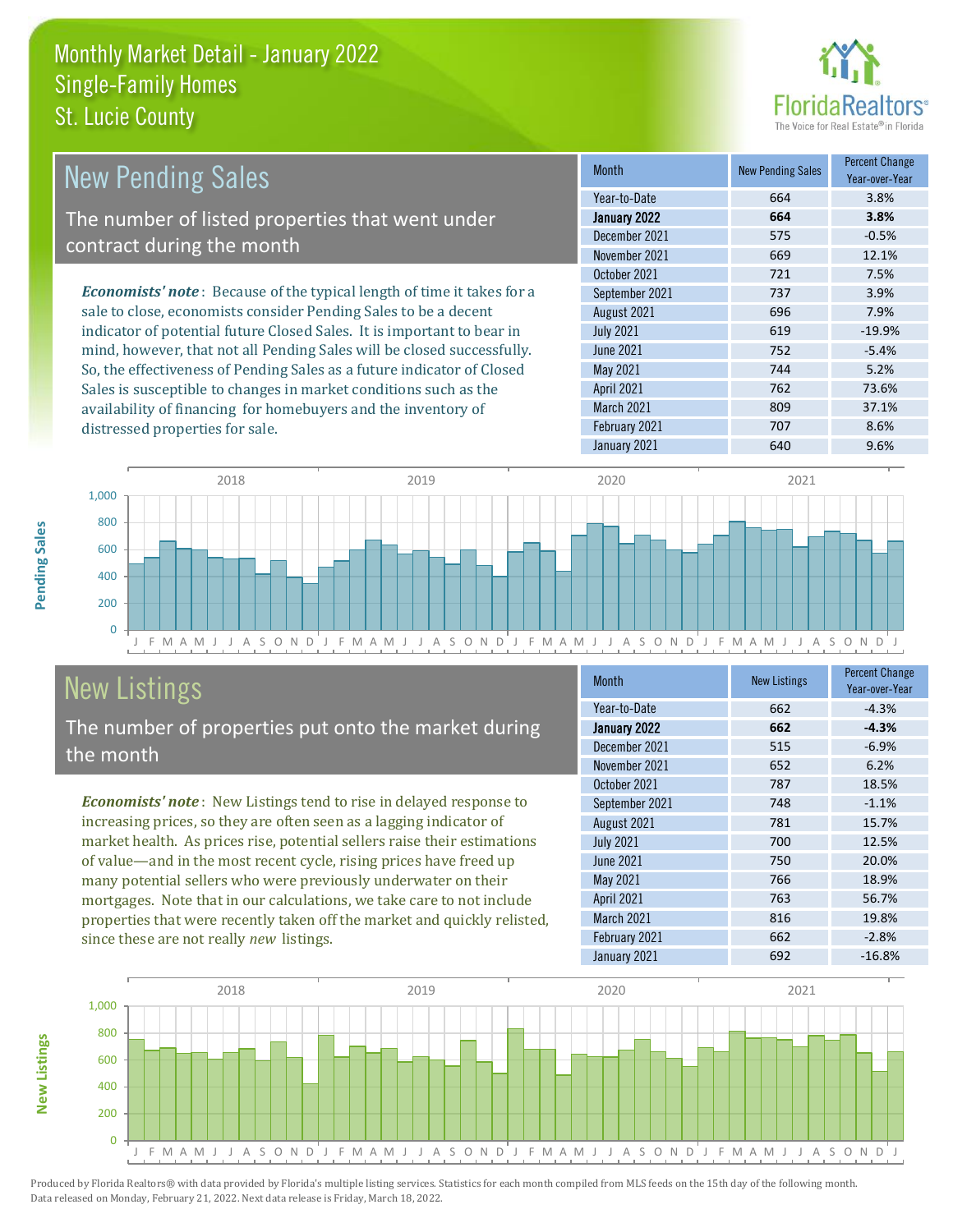

# Inventory (Active Listings) The number of property listings active at the end of the month

*Economists' note* : There are a number of ways to define and calculate Inventory. Our method is to simply count the number of active listings on the last day of the month, and hold this number to compare with the same month the following year. Inventory rises when New Listings are outpacing the number of listings that go off-market (regardless of whether they actually sell). Likewise, it falls when New Listings aren't keeping up with the rate at which homes are going off-market.

| <b>Month</b>             | Inventory | <b>Percent Change</b><br>Year-over-Year |
|--------------------------|-----------|-----------------------------------------|
| <b>YTD (Monthly Avg)</b> | 595       | $-39.8%$                                |
| January 2022             | 595       | $-39.8%$                                |
| December 2021            | 625       | $-32.9%$                                |
| November 2021            | 704       | $-29.2%$                                |
| October 2021             | 749       | $-21.9%$                                |
| September 2021           | 727       | $-24.9%$                                |
| August 2021              | 724       | $-23.6%$                                |
| <b>July 2021</b>         | 659       | $-39.1%$                                |
| <b>June 2021</b>         | 589       | $-54.4%$                                |
| May 2021                 | 601       | $-61.7%$                                |
| April 2021               | 584       | $-67.1%$                                |
| March 2021               | 765       | $-59.5%$                                |
| February 2021            | 907       | $-51.7%$                                |
| January 2021             | 988       | $-48.8%$                                |



### Months Supply of Inventory

An estimate of the number of months it will take to deplete the current Inventory given recent sales rates

*Economists' note* : MSI is a useful indicator of market conditions. The benchmark for a balanced market (favoring neither buyer nor seller) is 5.5 months of inventory. Anything higher is traditionally a buyers' market, and anything lower is a sellers' market. There is no single accepted way of calculating MSI. A common method is to divide current Inventory by the most recent month's Closed Sales count, but this count is a usually poor predictor of future Closed Sales due to seasonal cycles. To eliminate seasonal effects, we use the 12-month average of monthly Closed Sales instead.

| Month                    | <b>Months Supply</b> | <b>Percent Change</b><br>Year-over-Year |
|--------------------------|----------------------|-----------------------------------------|
| <b>YTD (Monthly Avg)</b> | 1.0                  | $-44.4%$                                |
| January 2022             | 1.0                  | $-44.4%$                                |
| December 2021            | 1.0                  | $-44.4%$                                |
| November 2021            | 1.2                  | $-36.8%$                                |
| October 2021             | 1.3                  | $-27.8%$                                |
| September 2021           | 1.2                  | $-36.8%$                                |
| August 2021              | 1.2                  | $-36.8%$                                |
| <b>July 2021</b>         | 1.1                  | $-50.0%$                                |
| <b>June 2021</b>         | 1.0                  | $-63.0%$                                |
| May 2021                 | 1.0                  | $-69.7%$                                |
| <b>April 2021</b>        | 1.0                  | $-72.2%$                                |
| <b>March 2021</b>        | 1.4                  | $-63.2%$                                |
| February 2021            | 1.7                  | $-55.3%$                                |
| January 2021             | 1.8                  | $-53.8%$                                |

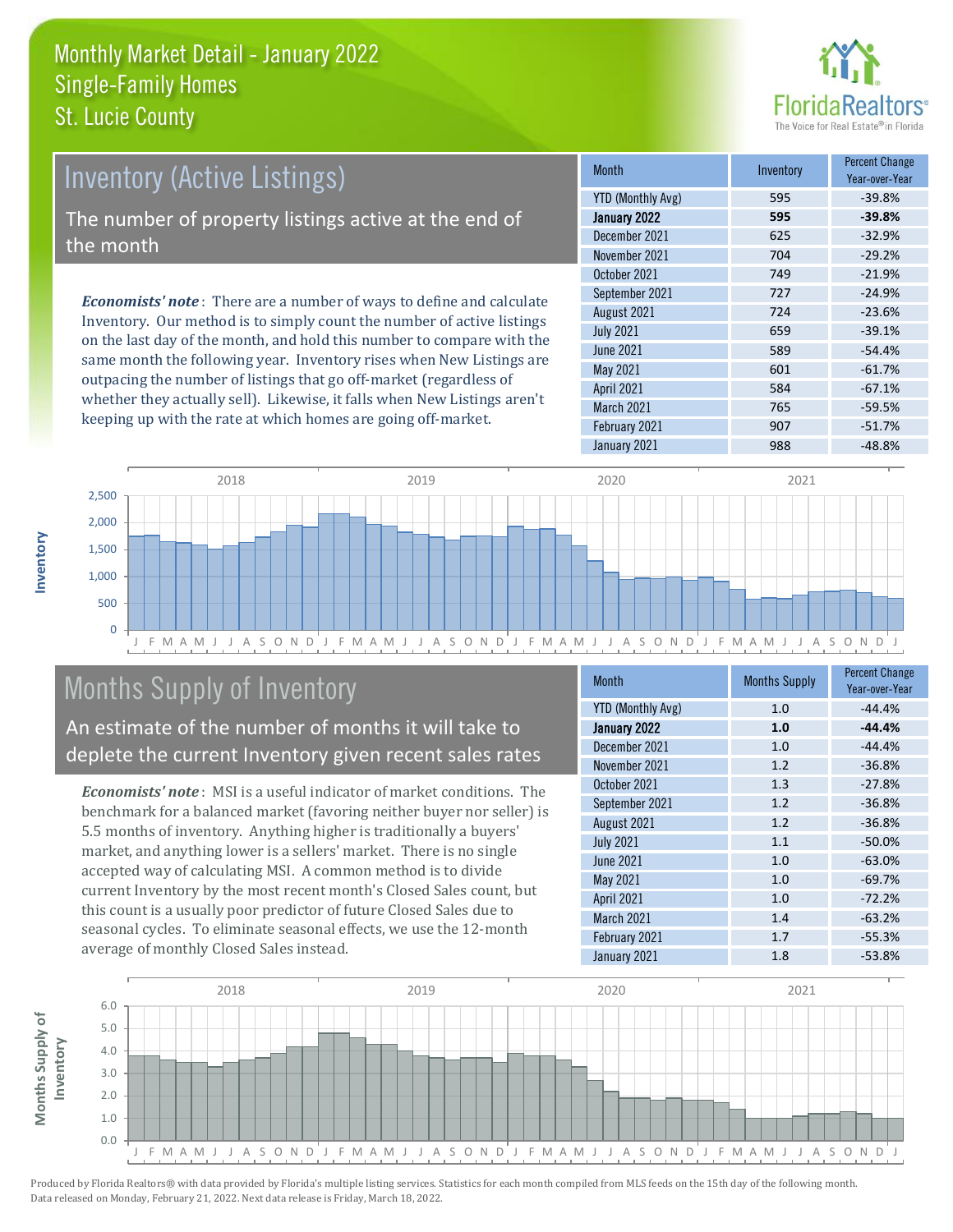

#### *Economists' note:* Closed Sales are one of the simplest—yet most important—indicators for the residential real estate market. When comparing Closed Sales across markets of different sizes, we recommend comparing the percent changes in sales rather than the number of sales. Closed Sales (and many other market metrics) are affected by seasonal cycles, so actual trends are more accurately represented by year-over-year changes (i.e. comparing a month's sales to the amount of sales in the same month in the previous year), rather than changes from one month to the next. \$1,000,000 or more 4 100.0%  $$250,000 - $299,999$  60  $-48.3\%$ \$300,000 - \$399,999 224 138.3% \$400,000 - \$599,999 122 269.7% \$600,000 - \$999,999 23 155.6% \$150,000 - \$199,999 14 -66.7% \$200,000 - \$249,999 35 -67.3%  $$100,000 - $149,999$  7 -36.4% Sale Price Closed Sales Percent Change Year-over-Year Less than \$50,000 0 0 -100.0%  $$50.000 - $99.999$  0  $-100.0\%$ Closed Sales by Sale Price The number of sales transactions which closed during the month



#### Median Time to Contract by Sale Price The median number of days between the listing date and contract date for all Closed Sales during the month

*Economists' note* : Like Time to Sale, Time to Contract is a measure of the length of the home selling process calculated for sales which closed during the month. The difference is that Time to Contract measures the number of days between the initial listing of a property and the signing of the contract which eventually led to the closing of the sale. When the gap between Median Time to Contract and Median Time to Sale grows, it is usually a sign of longer closing times and/or declining numbers of cash sales.

| Sale Price            | Median Time to<br>Contract | <b>Percent Change</b><br>Year-over-Year |
|-----------------------|----------------------------|-----------------------------------------|
| Less than \$50,000    | (No Sales)                 | N/A                                     |
| $$50,000 - $99,999$   | (No Sales)                 | N/A                                     |
| $$100,000 - $149,999$ | 33 Days                    | $-50.7%$                                |
| $$150,000 - $199,999$ | 15 Days                    | $-16.7%$                                |
| \$200,000 - \$249,999 | 11 Days                    | 10.0%                                   |
| \$250,000 - \$299,999 | 9 Days                     | $-10.0%$                                |
| \$300,000 - \$399,999 | 10 Days                    | $-52.4%$                                |
| \$400,000 - \$599,999 | 21 Days                    | $-32.3%$                                |
| \$600,000 - \$999,999 | 26 Days                    | $-42.2%$                                |
| \$1,000,000 or more   | 4 Days                     | $-97.1%$                                |



Produced by Florida Realtors® with data provided by Florida's multiple listing services. Statistics for each month compiled from MLS feeds on the 15th day of the following month. Data released on Monday, February 21, 2022. Next data release is Friday, March 18, 2022.

**Median Time to Contract**

**Median Time to Contract**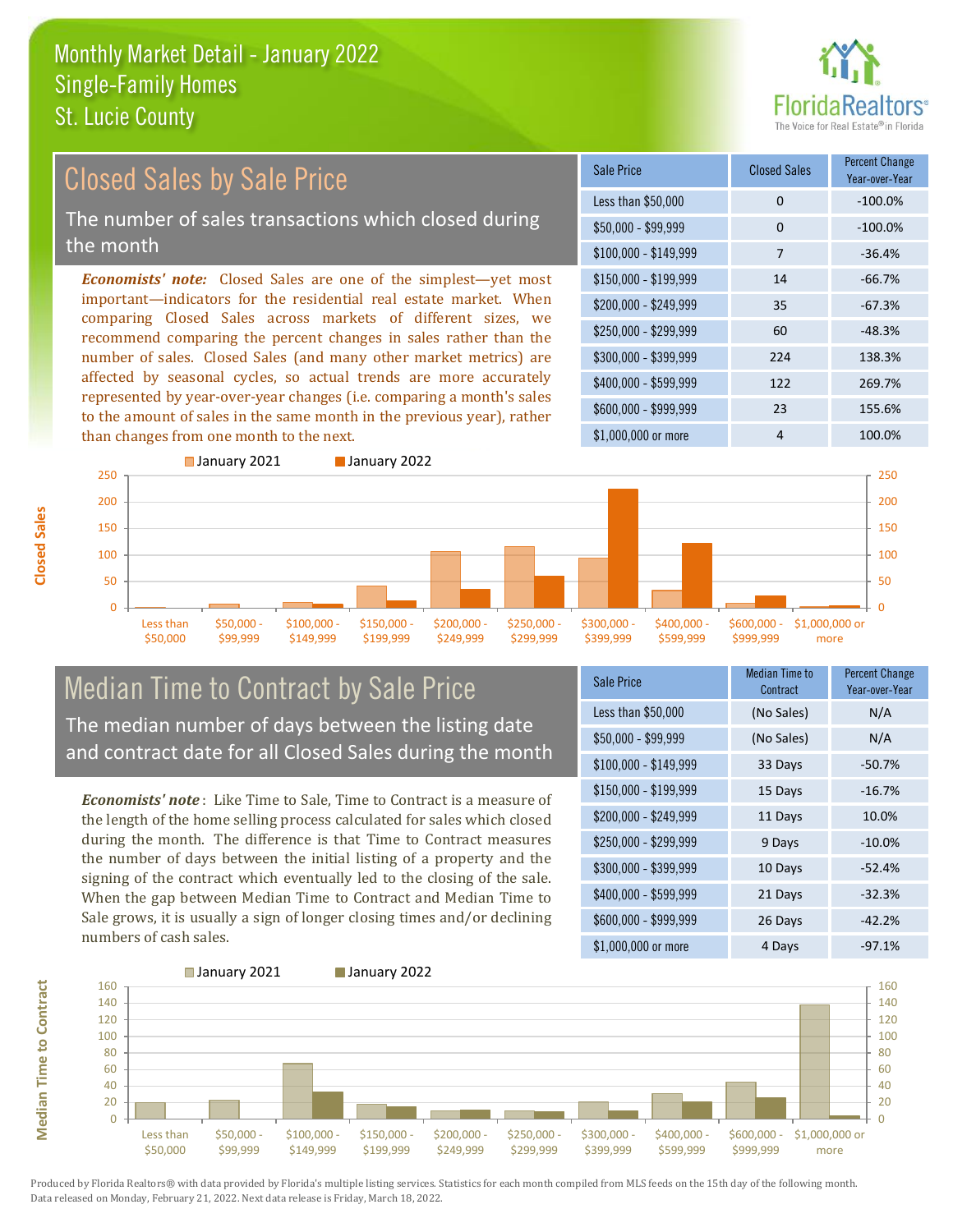

### New Listings by Initial Listing Price The number of properties put onto the market during

the month

*Economists' note:* New Listings tend to rise in delayed response to increasing prices, so they are often seen as a lagging indicator of market health. As prices rise, potential sellers raise their estimations of value—and in the most recent cycle, rising prices have freed up many potential sellers who were previously underwater on their mortgages. Note that in our calculations, we take care to not include properties that were recently taken off the market and quickly relisted, since these are not really *new* listings.

| <b>Initial Listing Price</b> | <b>New Listings</b> | <b>Percent Change</b><br>Year-over-Year |
|------------------------------|---------------------|-----------------------------------------|
| Less than \$50,000           | 0                   | $-100.0%$                               |
| $$50,000 - $99,999$          | 3                   | $-57.1%$                                |
| $$100,000 - $149,999$        | 10                  | $-54.5%$                                |
| $$150,000 - $199,999$        | 17                  | $-76.4%$                                |
| \$200,000 - \$249,999        | 38                  | $-70.3%$                                |
| \$250,000 - \$299,999        | 100                 | $-43.5%$                                |
| \$300,000 - \$399,999        | 229                 | 36.3%                                   |
| \$400,000 - \$599,999        | 210                 | 180.0%                                  |
| \$600,000 - \$999,999        | 40                  | 48.1%                                   |
| \$1,000,000 or more          | 15                  | 25.0%                                   |



**Inventory**



#### Inventory by Current Listing Price The number of property listings active at the end of the month

*Economists' note* : There are a number of ways to define and calculate Inventory. Our method is to simply count the number of active listings on the last day of the month, and hold this number to compare with the same month the following year. Inventory rises when New Listings are outpacing the number of listings that go off-market (regardless of whether they actually sell). Likewise, it falls when New Listings aren't keeping up with the rate at which homes are going off-market.

| <b>Current Listing Price</b> | Inventory | <b>Percent Change</b><br>Year-over-Year |
|------------------------------|-----------|-----------------------------------------|
| Less than \$50,000           | 0         | $-100.0%$                               |
| $$50,000 - $99,999$          | 3         | $-80.0%$                                |
| $$100,000 - $149,999$        | 8         | $-81.8%$                                |
| $$150,000 - $199,999$        | 17        | $-86.0%$                                |
| \$200,000 - \$249,999        | 29        | $-76.6%$                                |
| \$250,000 - \$299,999        | 62        | $-68.8%$                                |
| \$300,000 - \$399,999        | 150       | $-35.6%$                                |
| \$400,000 - \$599,999        | 216       | 75.6%                                   |
| \$600,000 - \$999,999        | 62        | $-31.1%$                                |
| \$1,000,000 or more          | 48        | 33.3%                                   |